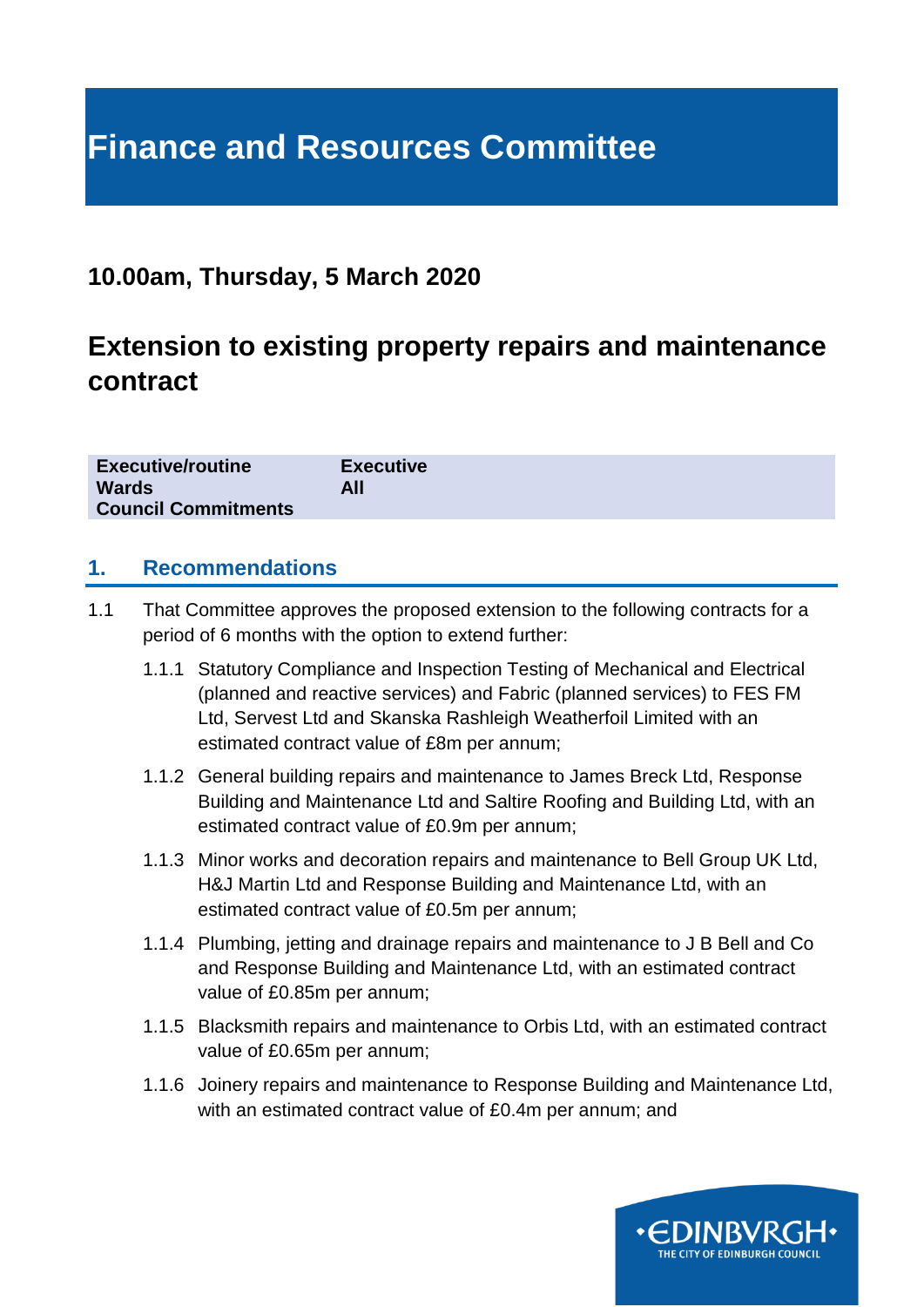- 1.1.7 Lift and Escalator repair and maintenance to Kone Plc, Orona Limited and Consult Lift Services Ltd, with an estimated contract value of £0.4m per annum.
- 1.2 Notes that the Contracts were previously extended until 1 April 2020 by Waiver to the Council's Contract Standing Order on 16 August 2018 following approval at Finance and Resources Committee.
- 1.3 Notes that due to the scale and complexity of the procurement process and transformation of the delivery of Hard FM Services, this further Waiver is required to ensure that critical repairs and maintenance can continue.

#### **Stephen S. Moir**

#### Executive Director of Resources

Contact: Murdo Macleod, Technical Operations Manager,

Property and Facilities Management Division, Resources Directorate

E-mail: [Murdo.macleod@edinburgh.gov.uk](mailto:Murdo.macleod@edinburgh.gov.uk) | Tel: 0131 529 4296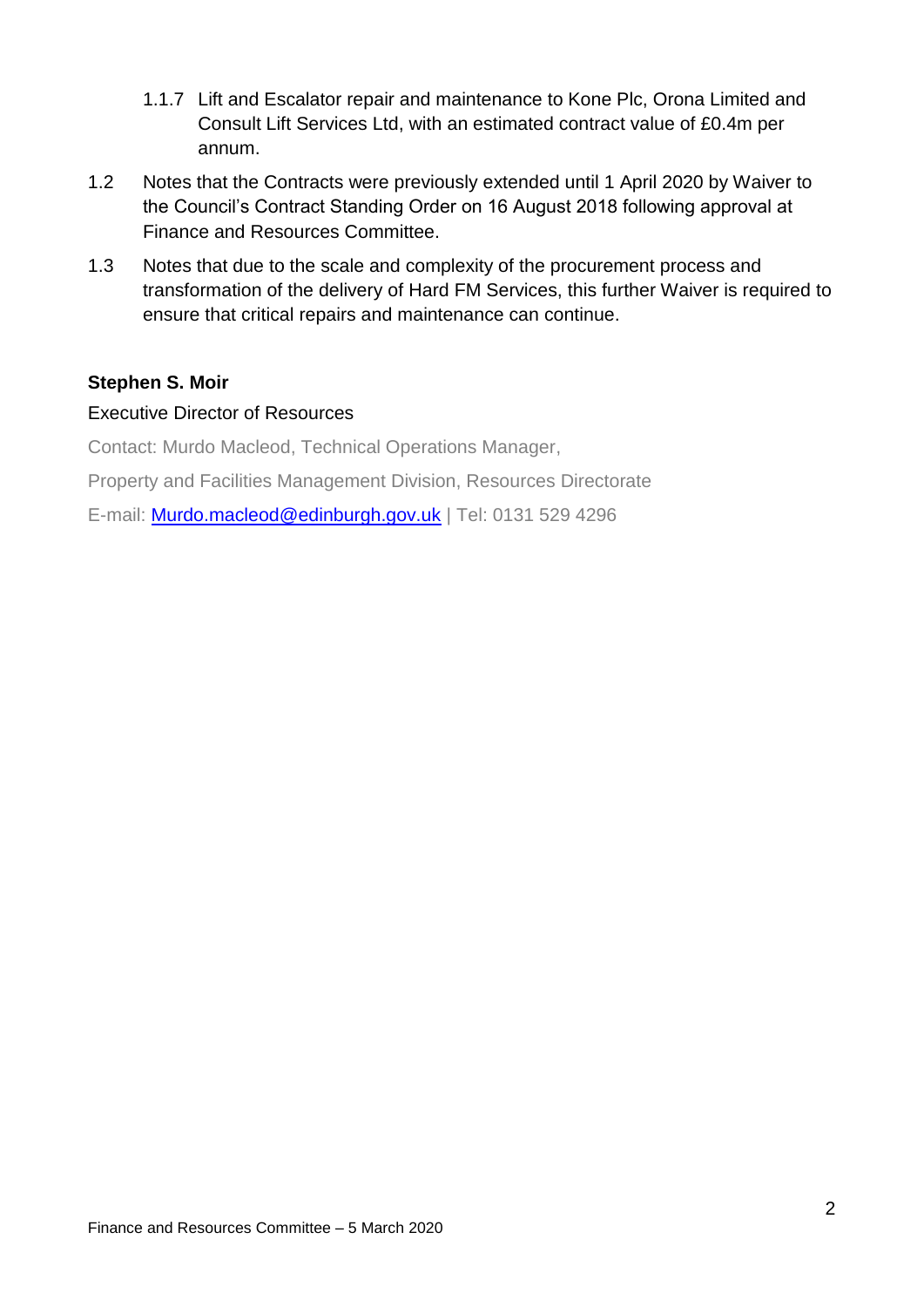**Report**

# **Extension to existing Property Repairs and Maintenance Contracts**

#### **2. Executive Summary**

2.1 This report seeks Committee approval to extend, under Waiver of the Contract Standing Orders, the existing Property Repair and Maintenance Contracts until the completion of the procurement exercise for the re-tendering process.

#### **3. Background**

- 3.1 The Council has approximately 600 operational buildings and a significant number of sites (cemeteries etc) and non-operational assets such as statues and monuments etc across the estate.
- 3.2 The repairs and maintenance of these assets is delivered via external contractors or by utilising internal resources if capacity and the specific skillset is available. The appointment of external contractor support was subject to competitive tender in 2013 in separate and individual trade disciplines (Lots).
- 3.3 In 2017, Property and Facilities Management (P&FM) in conjunction with Commercial and Procurement Services (CPS) commenced a programme to transform the delivery of the service provision into a more streamlined, proactive and planned approach delivered by two main Hard FM partners.
- 3.4 The re-procurement of the service is complex and requires a significant volume of market engagement, stakeholder and end user consultation, scope and price modelling, contract drafting, data gathering, and analysis to ensure the most efficient contract which meets the needs of the Council are met and best value can be demonstrated.
- 3.5 The existing external contractor support contracts, currently contracted as a Waiver to the Council's Contract Standing Orders, expire on 1 April 2020 and this report seeks approval to extend further until the completion of the procurement exercise and mobilisation of the new Contract. This will be required for a minimum of 6 months.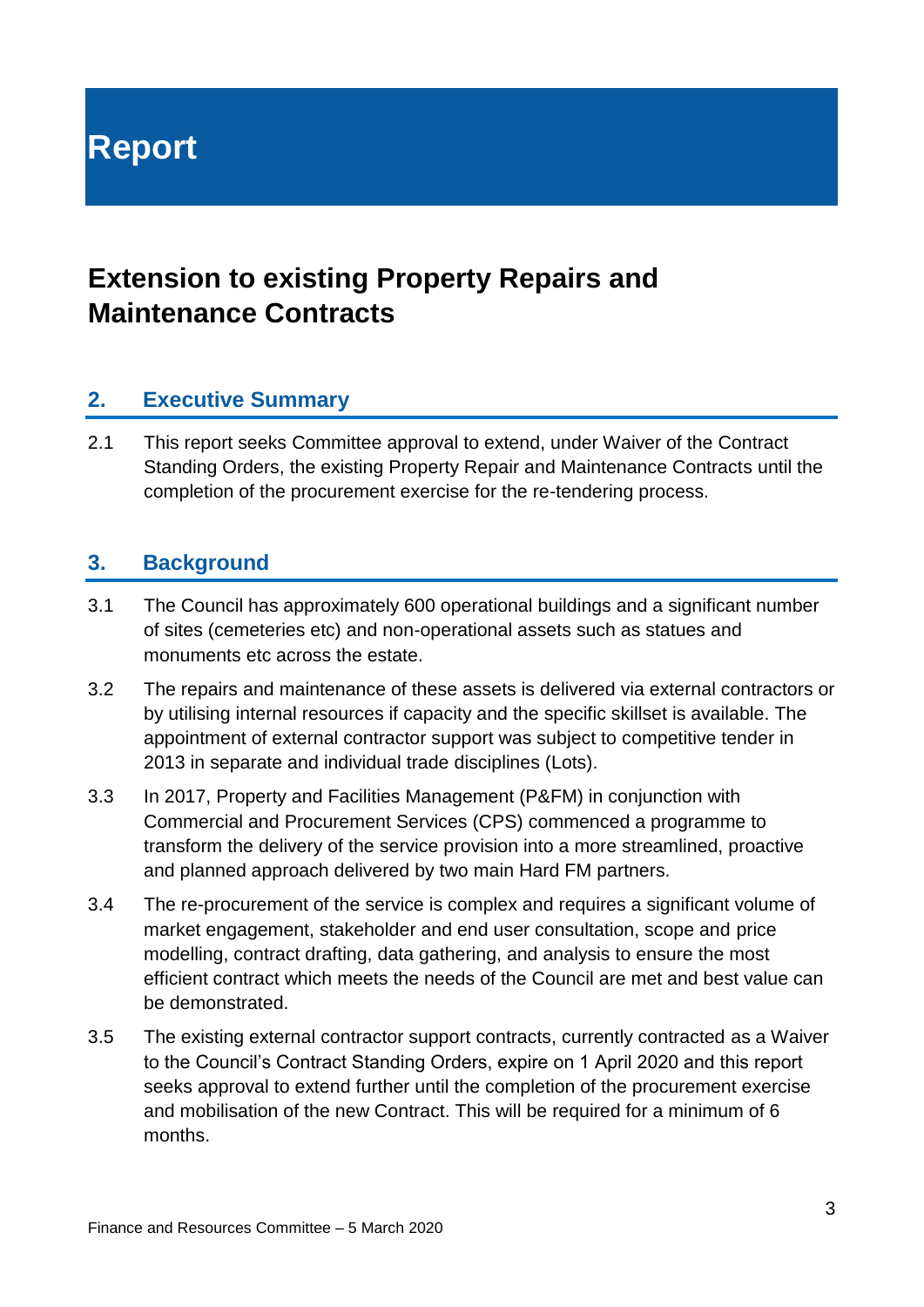### **4. Main report**

- 4.1 Following an extensive market consultation and stakeholder engagement exercise to identify the most appropriate route to market, CPS and P&FM have been working on a new procurement process for the re-tendering of repairs and maintenance to the Council's operational estate.
- 4.2 Hard FM Services is the collective term for repairs and maintenance which consists of:
	- Statutory inspections and certifications the mandatory inspections and maintenance of equipment to ensure legal compliance. For example, gassafe tests for boilers, cookers etc, fire alarm, fire suppression and emergency lighting, lifts and escalators, PAT, fixed wire tests etc.;
	- Reactive Repairs the repair or replacement of items when defective. Predominantly health and safety, wind and watertight or service provision requirements including structural concerns, leaking roofs, broken windows, defective heating etc.; and
	- Planned Preventative Maintenance (PPM) a programme to proactively inspect and maintain assets including clearing gutters and drainage systems, maintain windows, roofs, flooring, electrical and mechanical equipment etc. To prolong life-cycle, maintain best performance and mitigate risk.
- 4.3 PF&M and CPS placed a Contract Notice in the Official Journal of the European Union (OJEU) on 7 October inviting interested contractors to submit a European Single Procurement Document (ESPD) to assess the bidders' financial capacity, business probity, capacity, experience and organisational policies for fair work and environmental practices.
- 4.4 14 bidders submitted an ESPD and following evaluation, 7 contractors have been invited to tender for the opportunity. There are Atalian Servest, FES, Integral, Graham Asset Management, MITIE, Robertson FM and Skanska.
- 4.5 There is a significant volume of documentation being prepared in preparation for the tender stage of the procurement process. To ensure bidders have absolute clarity of the requirements and expectations within the Contract, the Project Team have:
	- Compiled a list of over 45,000 assets which have been logged for scoping, pricing and monitoring purposes;
	- Assessment of the end to end process from works order to payment to identify operational improvements for inclusion in the procurement process;
	- detailed condition and asset information for each building has been compiled;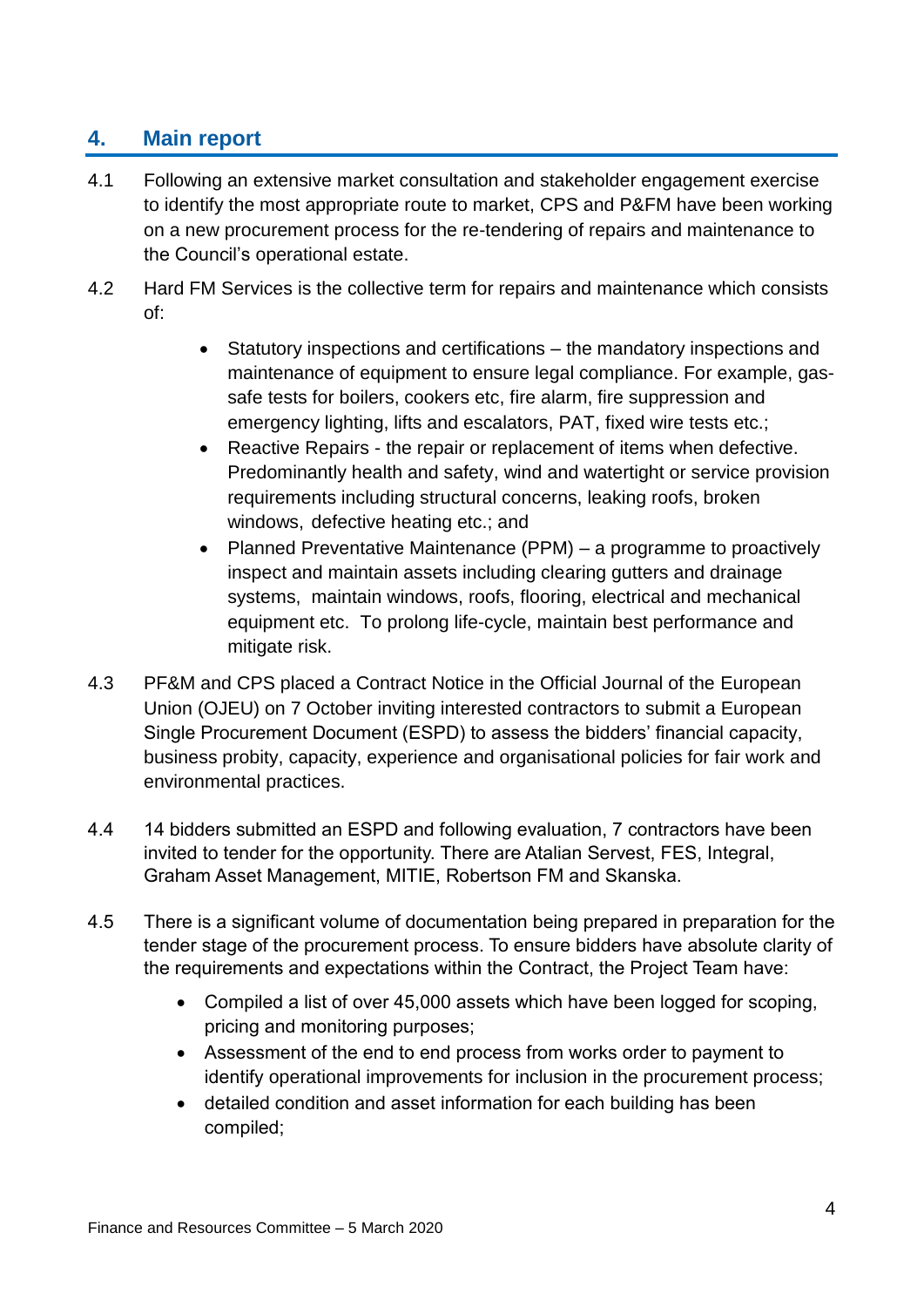- working in collaboration with Sustainable Procurement Scotland, a strategy devised for the specification in relation to environmental benefits and requirements incorporating a low carbon approach to delivery;
- stakeholder mapping and engagement with end users including the pupils of each high school who form part of a working group to establish and promote which community benefits, work opportunities and environmental benefits they feel would be most beneficial to them;
- created a community benefits strategy aimed at apprenticeships and employment opportunities for long term unemployed. There will also be a focus on supporting the skill shortage in the construction industry for trades such as stonemasonry and carpentry;
- working to improve processes and procedures to ensure a more enhanced customer experience for the building users through improved technology and communication;
- drafting of a scope which complies with all relevant policy, legislation and Council charters such as the Construction Charter;
- created a strategy aimed at supporting Small to Medium Enterprises (SME's) which includes conditions within the contract for a minimum spend with SMEs within a 5-mile radius of the property;
- setting up a 'Meet the Bidder' event for local SMEs to meet with the bidders for sub-contracting opportunities. This will be supported by the Council, Sustainable Procurement Scotland and the Supplier Development Programme; and
- Working alongside colleagues in Legal Services to create a contract which is 'future proofed' and contains appropriate conditions related to sub-contractor payment, financial distress, TUPE, poor performance penalties and Brexit.
- 4.6 The complexity of the project and importance of ensuring all aspects are undertaken with great care and attention, has led to slightly revised timescales. In addition, the mobilisation period required by the successful bidders will only become clear once final tenders are received.
- 4.7 It is vital to extend the existing contracts to continue these Council critical services while the re-procurement process is undertaken.

#### **5. Next Steps**

- 5.1 The services will continue to be provided by the existing contractors until the new contract is in place.
- 5.2 The invitation to tender will be issued to the shortlisted bidders and these will be evaluated to assess which two bidders demonstrate best value for the Council. A further report outlining the outcome of the tender process is expected to be reported to Finance and Resources Committee in Summer 2020.